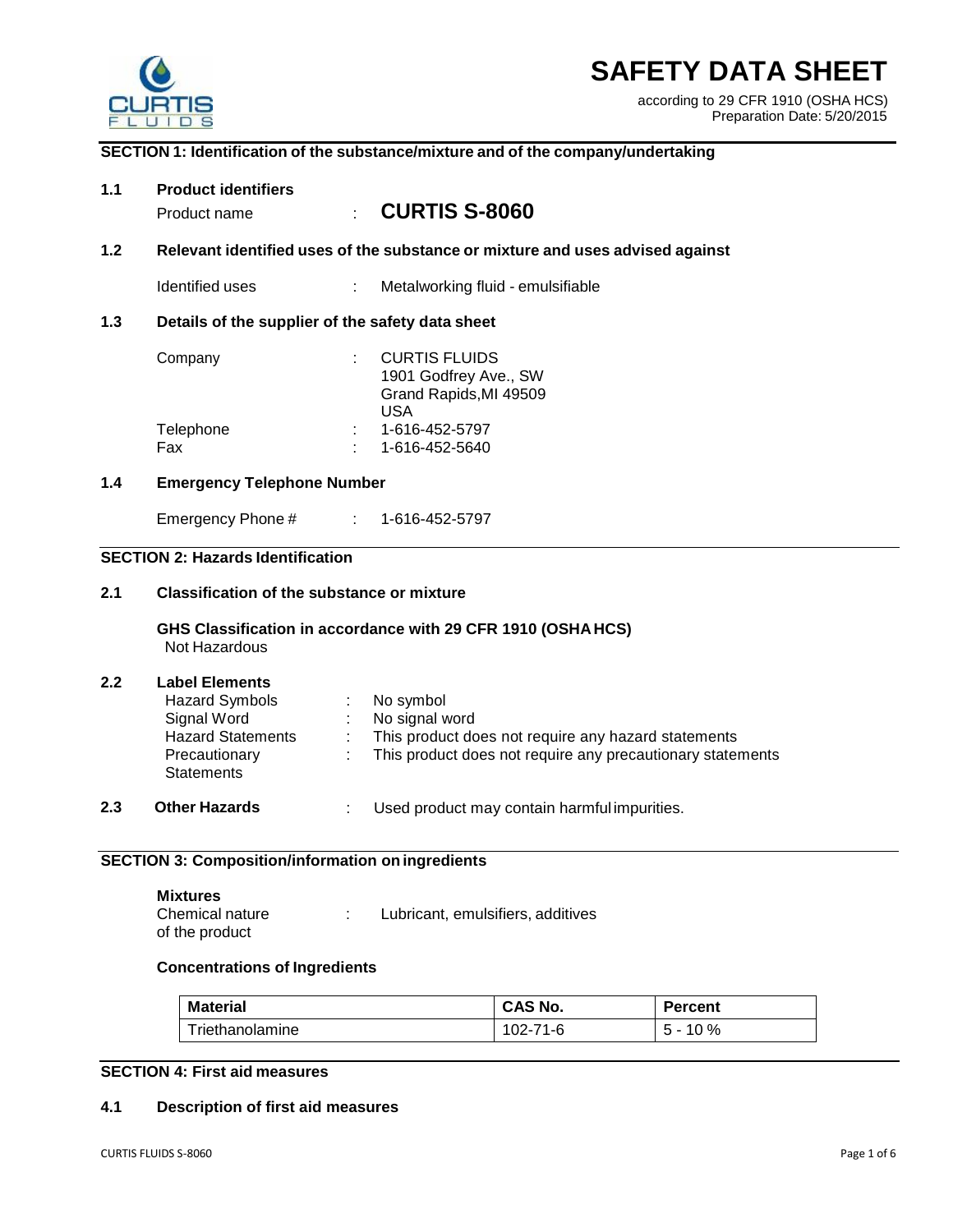| <b>General Information</b> |    | Not expected to be a health hazard when used under normal conditions.                                                                                                                                                                                       |
|----------------------------|----|-------------------------------------------------------------------------------------------------------------------------------------------------------------------------------------------------------------------------------------------------------------|
| <b>Eye Contact</b>         | ÷. | Rinse immediately with plenty of water for at least 15 minutes. If symptoms<br>persist obtain medical attention.                                                                                                                                            |
| <b>Skin Contact</b>        |    | Wash off with soap and water; remove all contaminated clothes and shoes.                                                                                                                                                                                    |
| Ingestion                  |    | Gently wipe or rinse the inside of the mouth with water. In general no<br>treatment is necessary unless large quantities are swallowed, however<br>obtain medical advice. Do NOT induce vomiting. Never give anything by<br>mouth to an unconscious person. |
| <b>Inhalation</b>          | ÷. | Move to fresh air. No treatment necessary under normal conditions of use.<br>If symptoms persist, obtain medical advice.                                                                                                                                    |

- **4.2 Most important symptoms and effects, both acute and delayed** Ingestion may result in nausea, vomiting, and ordiarrhea.
- **4.3 Indication of any immediate medical attention and special treatment needed** Immediate medical attention not required under normal conditions of use.

## **SECTION 5: Firefighting measures**

## **5.1 Extinguishing media**

Foam, water spray or fog. Dry chemical powder, carbon dioxide, sand or earth may be used for small fires only. Do not use water in a jet.

## **5.2 Specific hazards arising from the substance or mixture**

Hazardous combustion products may include: A complex mixture of airborne solid and liquid particulates and gases (smoke). Carbon monoxide. Unidentified organic and inorganiccompounds.

#### **5.3 Advice for Firefighters**

Proper protective equipment including breathing apparatus must be worn when approaching a fire ina confined space.

## **SECTION 6: Accidental releasemeasures**

## **6.1 Personal precautions, protective equipment, and emergency procedures**

Avoid contact with skin and eyes. Ensure adequate ventilation to maintain mist below control parameters in section 8.1

#### **6.2 Environmental precautions**

Avoid release to the environment. Prevent further leakage or spillage if safe to do so. Prevent the material from spreading and entering drains by using sand, earth, or other barriers.

#### **6.3 Methods and material for containment and cleaning up**

Slippery when spilt. To avoid accidents, clean up immediately. Contain spillage, and then collect with dry inert absorbent material and place in container for disposal according to local / national regulations.

## **6.4 Additional Advice**

Refer to protective measures listed in section 7 and 8. For disposal see section 13.

## **SECTION 7: Handling and storage**

## **General Precautions**

Use local exhaust ventilation if there is risk of inhalation of vapors, mists or aerosols. Properly dispose of any contaminated rags or cleaning materials to prevent fires.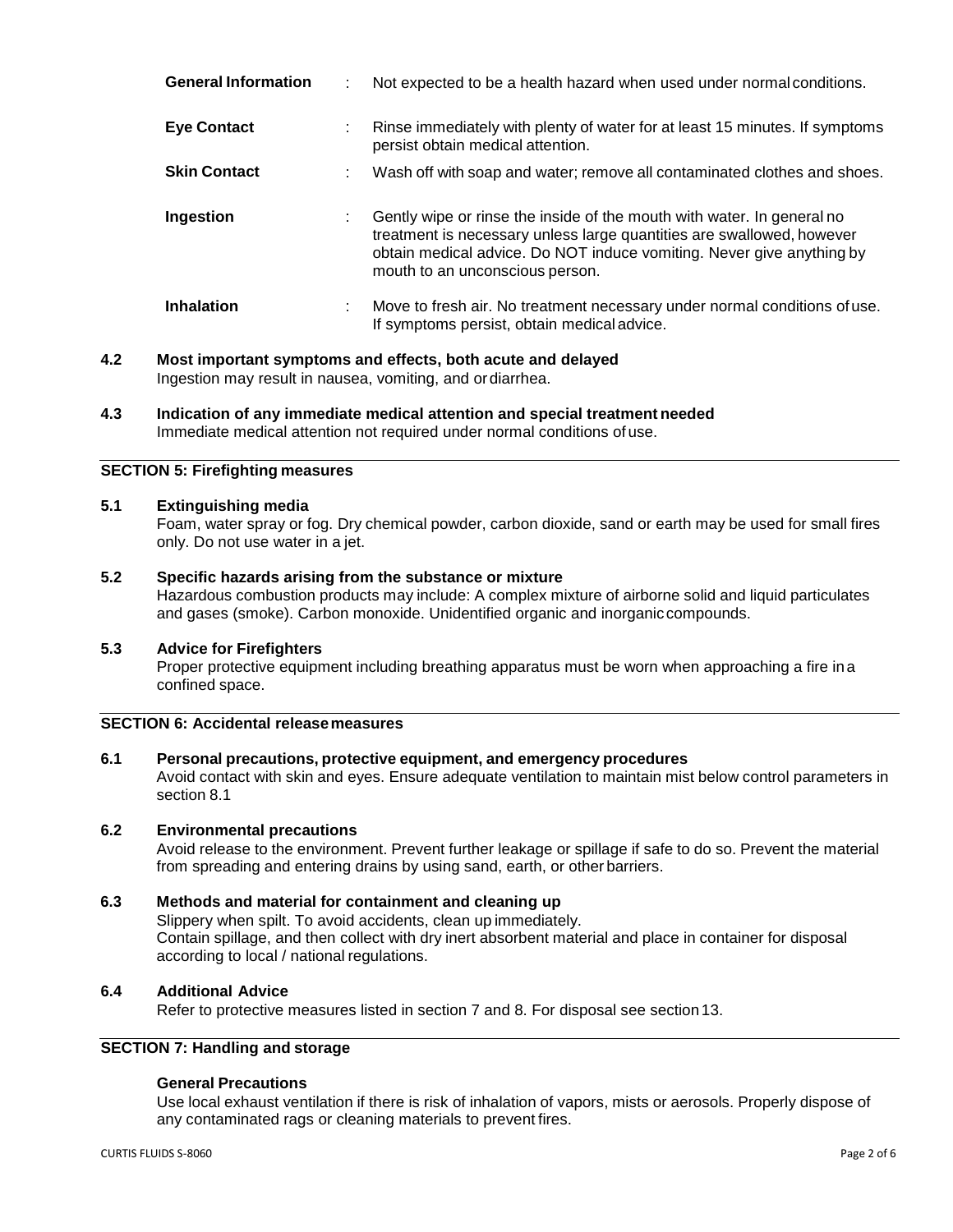## **7.1 Precautions for safe handling**

Handle in accordance with good industrial hygiene and safetypractice.

#### **7.2 Conditions for safe storage, including any incompatibilities** Keep container tightly closed and in a cool place.

## **SECTION 8: Exposure controls/personalprotection**

## **8.1 Control parameters**

#### **Occupational Exposure Limits**

| <b>Material</b> | <b>CAS No.</b> | TLV or PEL |
|-----------------|----------------|------------|
| Triethanolamine | 102-71-6       | 5 mg/m $3$ |

#### **Biological limit values**

Data not available

#### **8.2 Appropriate engineering controls**

Wash hands before breaks and at the end of workday.

Maintain air concentrations below occupational exposure standards.

Remove and wash contaminated clothing before re-use.

Material can create slippery conditions.

## **Control of environmental exposure**

Stop leak or spill if possible. Prevent material from entering drains.

## **8.3 Individual protective measures such as personal protectiveequipment**

#### **Eye Protection**

Wear tightly fitting safety goggles or face shield if splashes are likely tooccur.

#### **Hand Protection**

Where hand contact with the product may occur the use of gloves approved to relevant standards may provide suitable protection: PVC, neoprene or nitrile rubber gloves. Gloves should only be worn on clean hands.

## **Skin Protection**

Skin protection not ordinarily required beyond standard issue work clothes.

## **Respiratory Protection**

No respiratory protection is ordinarily required under normal conditions of use. In accordance with good industrial hygiene practices, precautions should be taken to avoid breathing of material. In case of insufficient ventilation wear suitable respiratory equipment with filter for organic vapor.

#### **SECTION 9: Physical and Chemical Properties**

#### **9.1 Information on basic physical and chemicalproperties**

- a) Appearance : Transparent blue fluid
- b) Odour : No data available
- c) Odour Threshold : No data available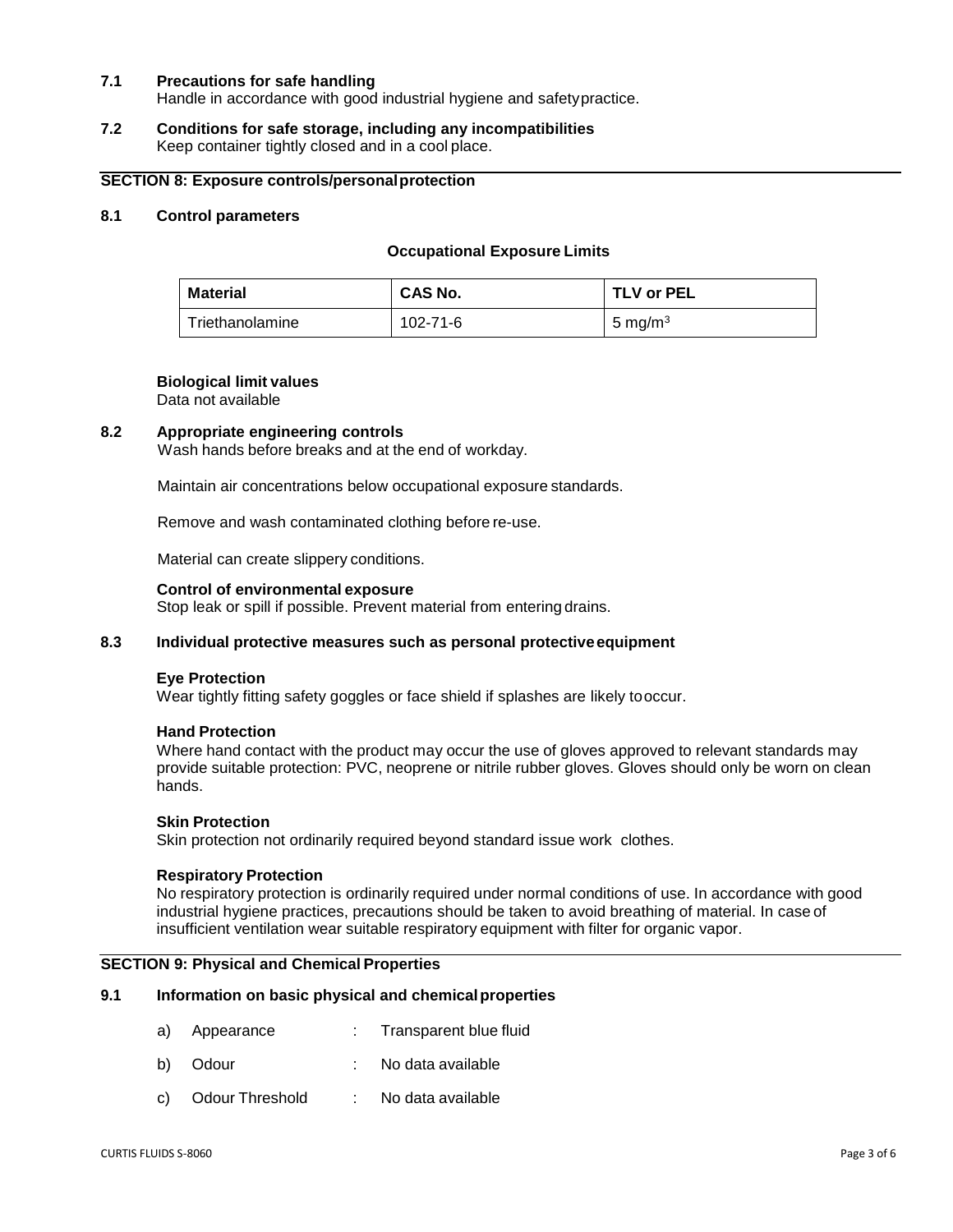| d) | pH                                                  | ÷  | 9.20                                                                                 |
|----|-----------------------------------------------------|----|--------------------------------------------------------------------------------------|
| e) | Melting point/freezing :                            |    | No data available                                                                    |
| f) | point<br>Initial boiling point<br>and boiling range | ÷  | 212 °F                                                                               |
| g) | Flash point                                         | t. | Water based. Will not flash at boiling point.                                        |
| h) | Evaporation rate                                    | ÷  | No data available                                                                    |
| i) | Flammability (solid,<br>gas)                        | t  | No data available                                                                    |
| j) | Upper/lower<br>flammability or<br>explosive limits  | ÷  | Upper explosion limit: no data available<br>Lower explosion limit: no data available |
| k) | Vapor pressure                                      | ÷  | No data available                                                                    |
| I) | Vapor density (air=1)                               | ÷  | No data available                                                                    |
| m) | Relative density                                    | ÷  | 1.06 g/mL at 25 °C / 77 °F                                                           |
| n) | Water solubility                                    | t  | Soluble                                                                              |
| O) | Partition coefficient:<br>n-octanol/water           | ÷. | No data available                                                                    |
| p) | Auto-ignition<br>Temperature                        | ÷  | No data available                                                                    |
| q) | Decomposition<br>Temperature                        | ÷  | No data available                                                                    |
| r) | Kinematic Viscosity                                 | ÷  | No data available                                                                    |

**9.2 Other Information** : Not applicable

## **SECTION 10: Stability and reactivity**

#### **Reactivity**

Data not available.

## **Chemical stability**

Stable under normal conditions.

## **Possibility of hazardous reactions**

None under normal processing. Reacts with strong oxidizing agents.

## **Conditions to Avoid**

Extremes of temperature and direct sunlight.

## **Incompatible Materials**

Strong oxidizing agents.

## **Hazardous decomposition products**

Hazardous decomposition products are not expected to form during normal storage.

## **SECTION 11: Toxicological information**

## **11.1 Information on toxicologicaleffects**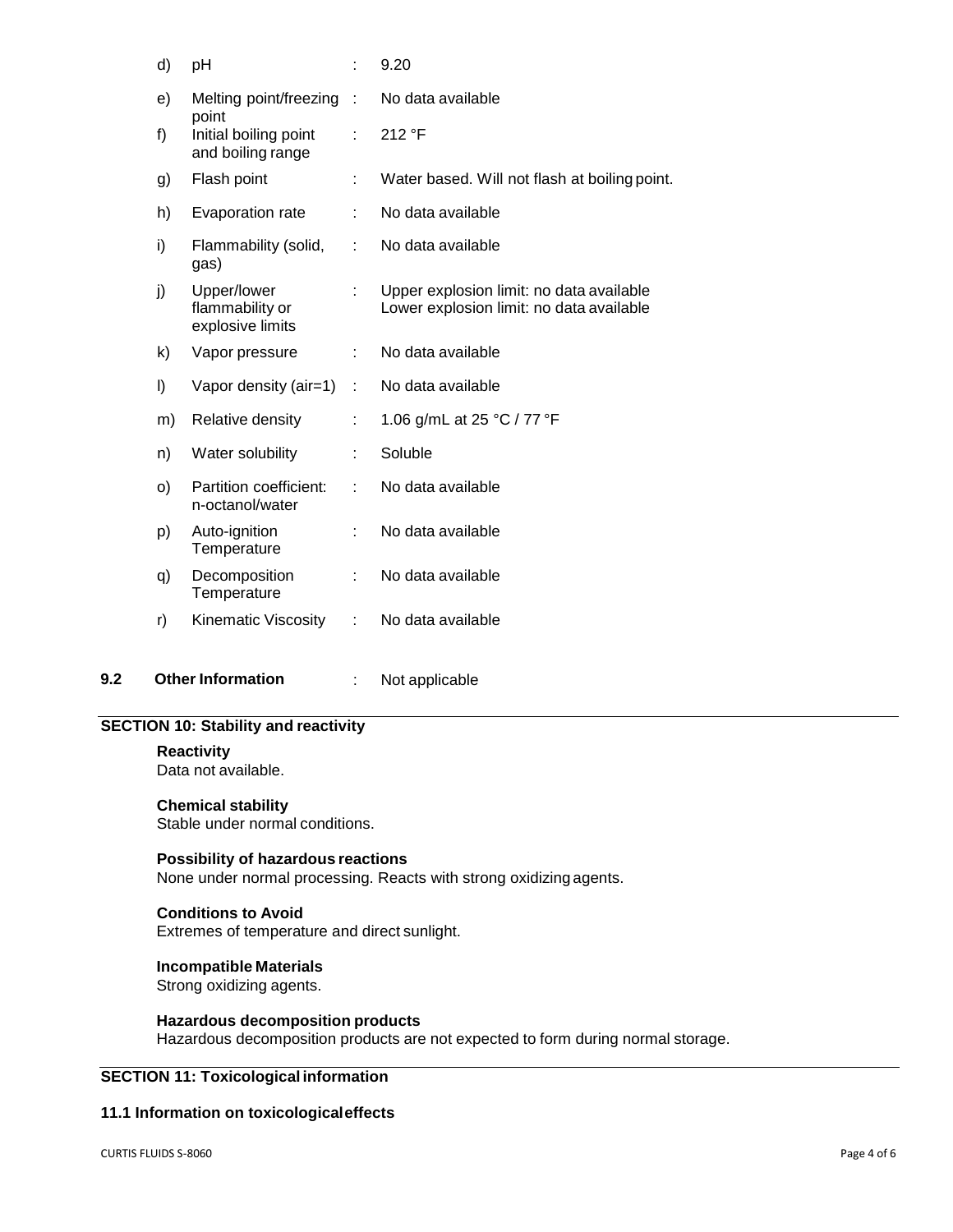## **Basis for assessment**

Information given based on data on the components and toxicology of similarproducts.

#### **Likely routes of exposure**

Skin and eye contact are primary routes of exposure. Exposure may occur following accidental ingestion.

## **Acute toxicity**

Expected to be of low toxicity.

**Skin corrosion/irritation** Not expected to be irritating under normal usage.

## **Serious eye damage/eye irritation**

Expected to be slightly irritating.

**Respiratory or skin sensitization** Inhalation of vapors or mists may cause irritation.

**Germ cell mutagenicity** Not considered a mutagenic hazard.

## **Carcinogenicity**

No component of this product is identified as a probable, possible, or confirmed carcinogen by IARC, NTP, Monographs, or OSHA.

## **Reproductive toxicity**

Not expected to be a hazard.

**Specific target organ toxicity - single exposure** Not expected to be a hazard.

**Specific target organ toxicity - repeatedexposure** Not expected to be a hazard.

## **Aspiration hazard**

Not considered an aspiration hazard.

#### **Additional Information**

Used oils may contain harmful impurities that have accumulated during use. The concentration of such impurities will depend on use and may present risks to health and the environment on disposal. Used oil should be handled with caution and skin contact should be avoided whenpossible.

## **SECTION 12: Ecological information**

## **12.1 Toxicity**

#### **Eco-toxicity effects**

Ecotoxicological data have not been determined specifically for this product. Information is based on a knowledge of the components and ecotoxicology of similar products. Expected to be practically nontoxic: LL/EL/IL50 > 100mg/l (to aquatic organisms).

## **12.2 Persistence and degradability** No information available

- **12.3 Bioaccumulative potential** No information available
- **12.4 Mobility in soil** No information available
- **12.5 Other adverse effects** No information available

## **SECTION 13: Disposal Considerations**

#### **13.1 Waste treatment methods**